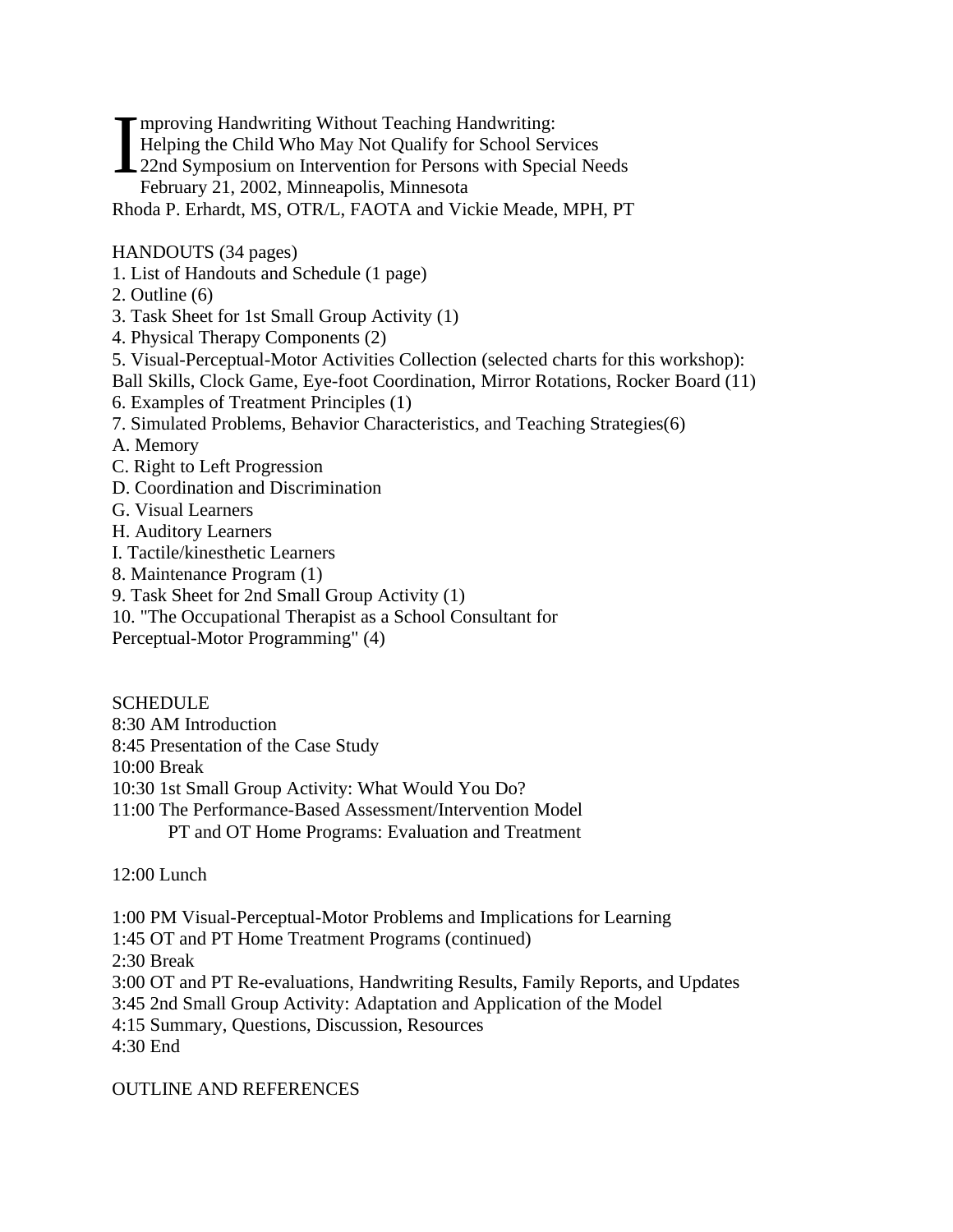8:30 AM I. Introduction: On Overhead before start...

Concern: What is your biggest concern when you receive a request to review a student for 'handwriting' difficulties in the school setting?

- A. The problem of the child who may not qualify for services
- B. Our approach to the problem

1. Case study: Design and results

 2. Visual-perceptual-motor dysfunction: Implications for learning and handwriting

- 3. Assessment/intervention model: Therapeutic and maintenance activities
- C. Plan for the day (Handout #1)
	- 1. Your concerns
	- 2. Schedule and content

## 8:45am II. Presentation of the Case Study

- A. Chronology
	- 1. 8/97: Psychological evaluation & referral to m
	- 2. 10/97: Optometric evaluation & referral to m
	- 3. 11/97: Initial OT consultation with family & referral to m
	- 4. 12/97: OT & PT evaluations
	- 5. 1/98-5/98: OT & PT home programs
	- 6. 6/98: OT & PT re-evaluations
	- 7. 6/98-12/98: OT & PT maintenance program
	- 8. 8/98: Optometric re-evaluation
	- 9. 9/98: Psychological re-evaluation
	- 10. 12/98: OT & PT re-evaluations after maintenance program
- B. Initial OT consultation
	- 1. Reason for referrals
		- a. poor handwriting
		- b. learning problems
		- c. difficulty in sports
		- d. general disorganization at home and school
		- e. poor grades
	- 2. Preliminary information and observations
		- a. The Sensory Profile (Dunn & Westman, 1997)
		- b. significant instability of the shoulder girdle
		- c. asymmetrical alignment of the spine
		- d. need for PT evaluation
	- 3. General plan a. visual-perceptual-motor program (Erhardt, 2001)

b. options for service delivery (methods, duration, and frequency)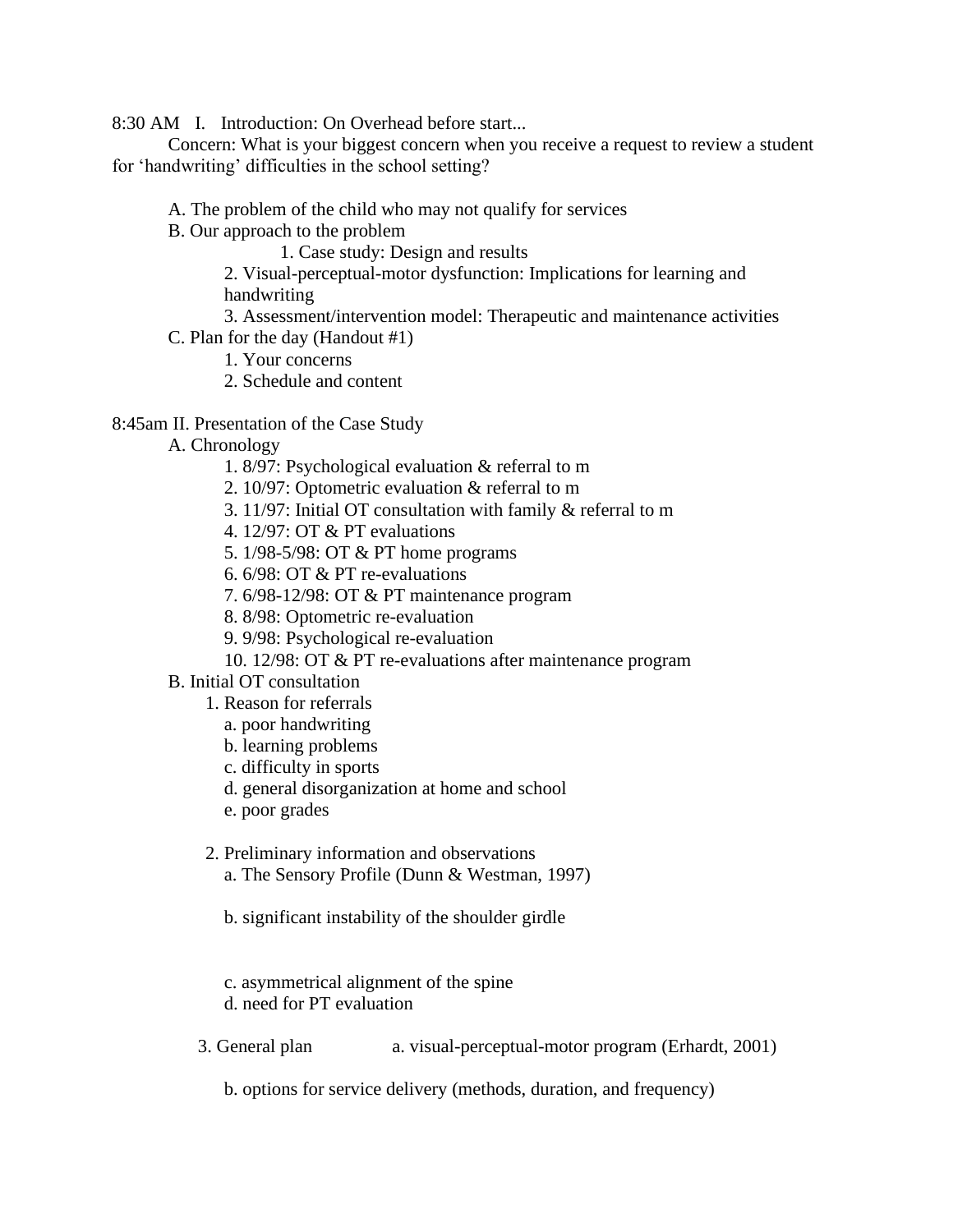- c. definitions of roles
- d. general goal
- e. research study
- C. Psychology evaluation and re-evaluation
	- 1. WISC-III
	- 2. VMI
	- 3. Diagnoses
		- a. generalized anxiety disorder
		- b. learning disorder
		- c. neurological issues: visual-motor coordination and visual perception problems
- D. Optometry evaluation and re-evaluation
	- 1. VMI
	- 2. Accommodative amplitude (focussing)
- 10:30 III. 1st Small Group Activity: What Would You Do? (Handout #3) You have just received this exact referral, with all of the above issues. 1. How would you begin to tackle the assessment of this student? (Ie as specific test or measure? Observation of what? Theories? )
	- 2. What questions would you like to ask the parents?
	- 3. What questions would you like to ask the student?
	- 4. What 'one thing' would you start with and why??
- 10:45 Ask for results(Answers to be written on easel so pages taped to wall)
- 11:00 IV. The Performance-Based Assessment/Intervention Model: OT and PT Home Programs
	- A. Handwriting samples timeline
		- 1. 11/30/97-12/23/97: 4x month for 1 month plus 1/14/98 (Phase A before treatment) 2. 1/28/98-5/28/98: 2x month for 5 months (Phase B - during treatment)
- 3. 6/25/98-11/20/98: 1x month for 6 months (Phase C maintenance) B. Examples of OT evaluation: Purdue Perceptual-Motor Survey (Roach
	- & Kephart, 1966)
		- 1. Balance and posture: Walking board (forward and backward)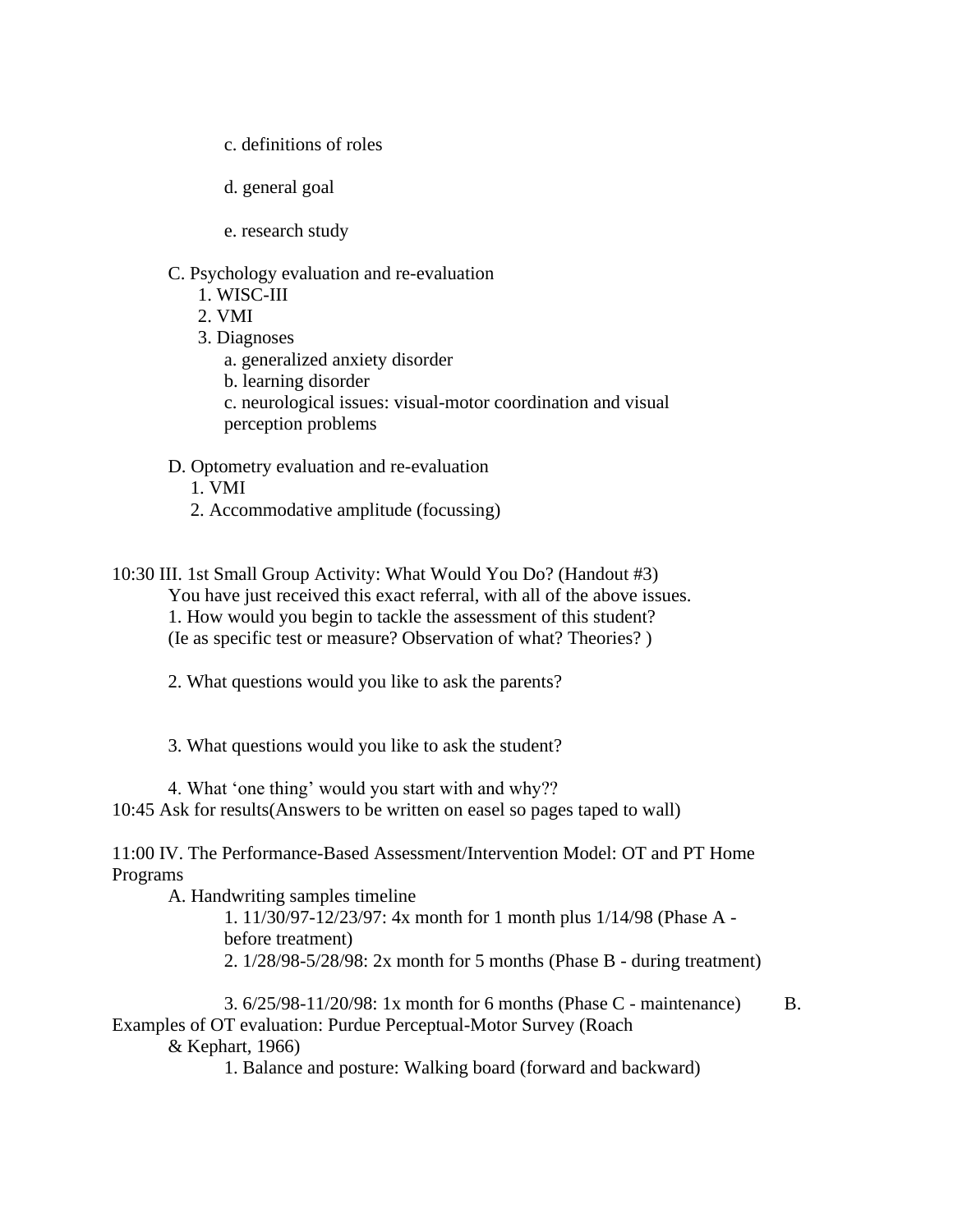2. Perceptual-motor match: Chalkboard circles and rhythmic writing)

3. Handwriting postures

- 11:15 C. Examples of PT Evaluation (Handout #4) (Sahrmann, 2001; Kendall, et al, 1993; Cusick & Stuberg, 1992) 7 minutes
- 11:30 D. Examples of PT Treatment (Handout #4) (Sahrmann, 2001; Meade, 1998; Ginn, et al, 1997; Janda, 1977) only 7.5 minutes out of 15 minutes
	- E. Examples of OT Treatment 1. Rocker board (Handout #5) 10 minute video
		- 2. Orientation to treatment principles (Handout #6)
- 1:00 pm V. Visual-Perceptual-Motor Problems and Implications for Learning (Handout #7) A. Styles, differences, and disabilities
	- B. Adult learners (Hayes, 1975; Reavis, 1993)
	- C. Simulation labs
		- 1. Gross motor 5-10 minutes
		- 2. Fine motor
		- 3. Oculomotor
- 1:45pm VI. The Performance-Based Assessment/Intervention Model (continued) A. Examples of treatment principles (Handout #6)
	- B. Examples of OT program (Handout #5) 1. Chalkboard clock game
		- 2. Ball skills
		- 3. Mirror rotations
		- 4. Aerobat
		- 5. Eye-foot coordination
- 2:00 C. Examples of PT program (Handout #4) last half of treatment video
	- D. Examples of maintenance program (Handout #8)